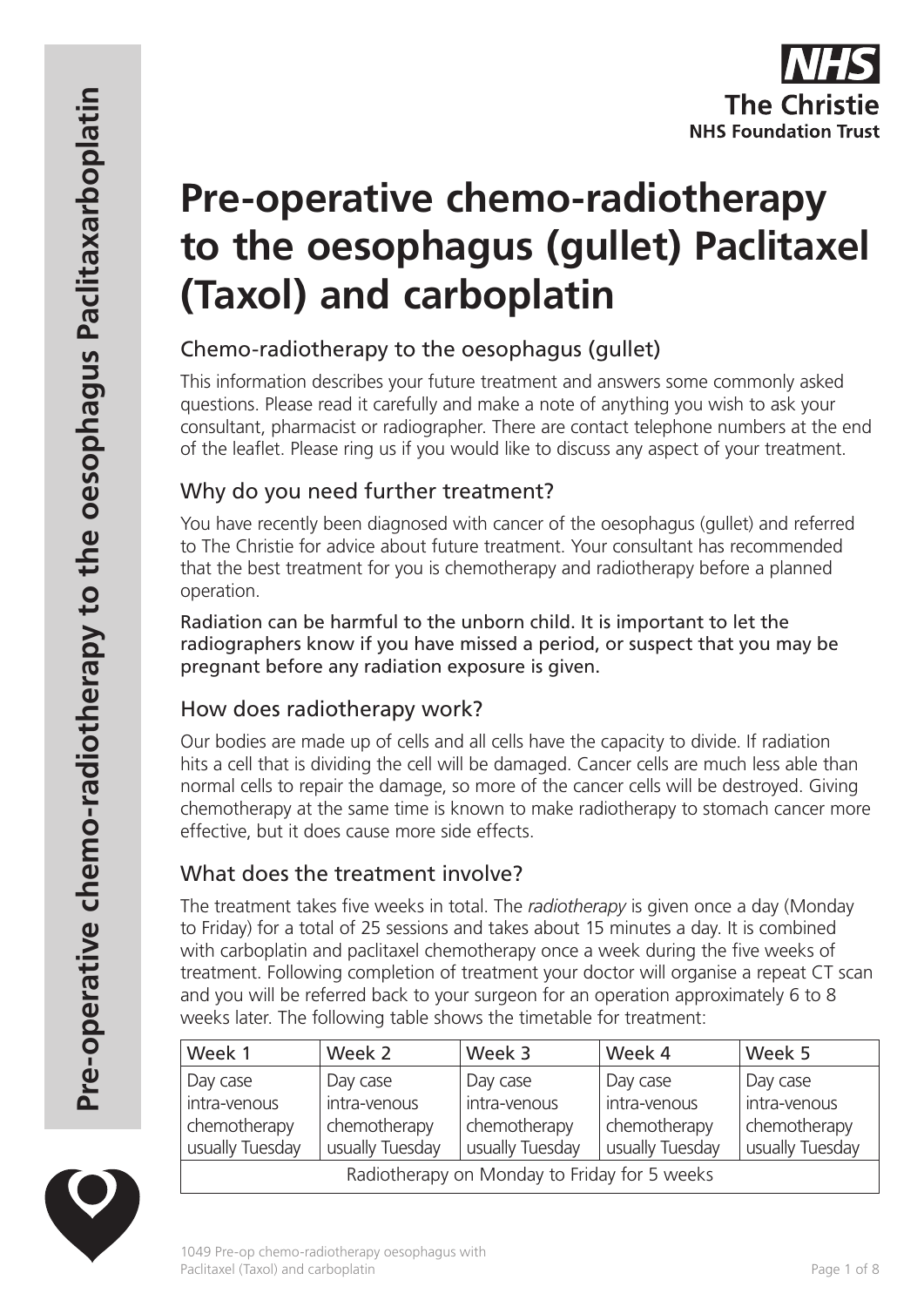Before starting treatment you will have to visit the hospital for the following tests:

- blood tests
- in some cases a radioisotope scan to check your kidney function and occasionally heart function
- radiotherapy planning (you will need to make several visits to the radiotherapy department before treatment begins – see below)
- lung function tests (if you already have breathing problems).

## Your treatment

Your doctor nurse clinician has prescribed for you a course of treatment, which includes the chemotherapy Paclitaxel (Taxol) and carboplatin. The chemotherapy is given into a vein via a drip. The treatment consists of the following:

- Paclitaxel is given via a drip lasting 1 hour
- Carboplatin is given via a drip lasting 1/2 hour

The treatment is repeated every week for a total of 5 treatments.

Paclitaxel can rarely cause an allergic reaction. To prevent this happening, we will give you pre-medication injections 30 minutes before starting the Paclitaxel treatment. You will have a routine blood test before the start of each cycle of treatment.

# Planning the radiotherapy treatment

Everyone with cancer is different. To ensure that the treatment is designed to your particular needs, you will spend some time preparing for treatment. Planning is usually carried out on a planning CT scanner. While you are on the CT scanner, you will need to remove any clothing covering the area being treated. Permanent ink marks will be made on your skin to show where treatment is to be given. These look just like small dots and are barely noticeable but will ensure that you are always in the correct position for the treatment course. Your doctors will use this scan to target the radiotherapy with reference to other investigations you have already had.

This treatment can have serious or possibly life-threatening side effects. It is very important that you report side effects straight away. Don't delay, if you feel unwell, please ring The Christie Hotline on **0161 446 3658**. The lines are open 24 hours a day.

# Increased risk of serious infection

You are vulnerable to infection while you are having chemotherapy. Minor infections can become lifethreatening in a matter of hours if left untreated. Symptoms of infection include fever, shivering, sweats, sore throat, diarrhoea, discomfort when you pass urine, cough or breathlessness. We recommend that you use a digital thermometer so you can check your temperature. You can buy one from your local chemist.

If you feel unwell, you have symptoms of an infection or your temperature is 37.5ºC or above, or below 36ºC contact The Christie Hotline straight away on 0161 446 3658.

# Blood sugar

You will receive a dose of steroids before each treatment. If you are diabetic, you should monitor your blood sugar levels during your treatment. If your blood sugar levels are affected, you should speak to your doctor about your diabetic medications.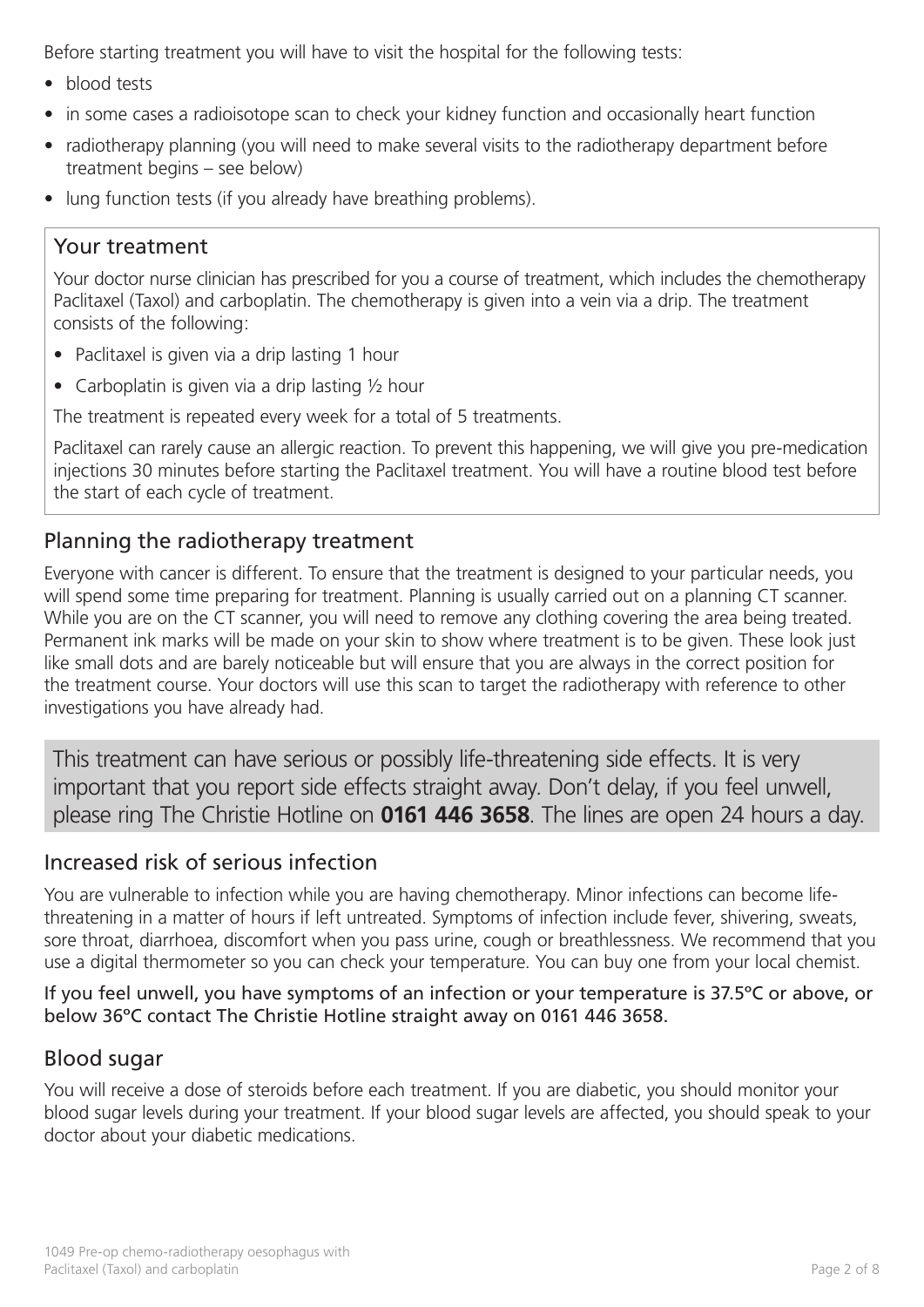# Flu vaccinations

# **Is it alright for me to have a flu jab during the time I'm having chemotherapy?**

It's safe to have a flu jab, but depending on the sort of chemotherapy you have had, it may not give quite as much protection against infection as usual. Some patients may need two vaccinations. However, if you're thinking of having any other vaccinations, do check with your Christie doctor first, because some vaccines should be avoided.

# Other possible side effects

Chemotherapy can cause many different side effects. Some are more likely to occur than others. Everyone is different and not everyone gets all the side effects. Most side effects are usually temporary, but in some rare cases they can be life-threatening. It is important to tell your hospital doctor or nurse about any side effects so they can be monitored and, where possible, treated.

# **Allergic reactions**

**!** A small number of patients can have an allergic reaction to paclitaxel and very rarely to carboplatin. Reactions can include breathlessness, a feeling of dizziness, skin rashes, itching, a high temperature, shivering, redness of the face, headache, anxiety, and a desire to pass urine. You will be monitored throughout your treatment for any signs of an allergic reaction but it is important to tell your nurse or doctor if you have any of these signs, or feel unwell in any way.

**Extravasation** is when chemotherapy leaks outside the vein. If you develop redness, soreness or pain at the injection site at any time please let us know straight away.

Paclitaxel can cause pain where the injection is given, or along the vein. If you feel pain, tell your doctor or nurse as they can slow the drip to reduce the reaction.

# Common side effects (more than 1 in 10)

## • **Muscle and joint pains**

Sometimes you may experience pain in the muscles in your legs. A simple painkiller will help. Ask your doctor for advice on this.

## • **Sore mouth**

Your mouth may become sore or dry, or you may notice small mouth ulcers during this treatment. Drinking plenty of fluids and cleaning your teeth regularly and gently with a soft toothbrush can help to reduce the risk of this happening. We can prescribe a mouthwash for you to use during treatment. You can dilute this with water if your mouth is sore. Ask your doctor or nurse for further advice. There is also general mouth care information in the chemotherapy booklet. If you continue to have a sore mouth please contact The Christie Hotline on 0161 446 3658.

#### • **Skin**

The skin in the treated area might become a little pink or even red. It may itch a little or become dry. You may shower or bathe during your treatment period but be careful about the water temperature. Don't have the water too hot and don't soak the skin for long periods. Use mild baby soap or Simple soap and avoid rubbing the area, especially if the skin is already red or itchy. It is best to pat the area dry with a soft towel. If your skin is very sore, mention it to the radiographers. They may recommend a suitable cream. Men with a hairy chest may find that chest hair can fall out in the treated area – this usually happens 2 to 3 weeks after treatment starts and it will grow back once the treatment is finished.

#### • **Low blood pressure**

Your blood pressure will be checked during your treatment. Let the doctor know if you feel faint or dizzy.

#### • **Tiredness**

Radiotherapy and chemotherapy can both make you feel tired. This can last for a number of weeks after the treatment is finished. It is best to take it easy and don't push yourself too hard – rest when you feel tired.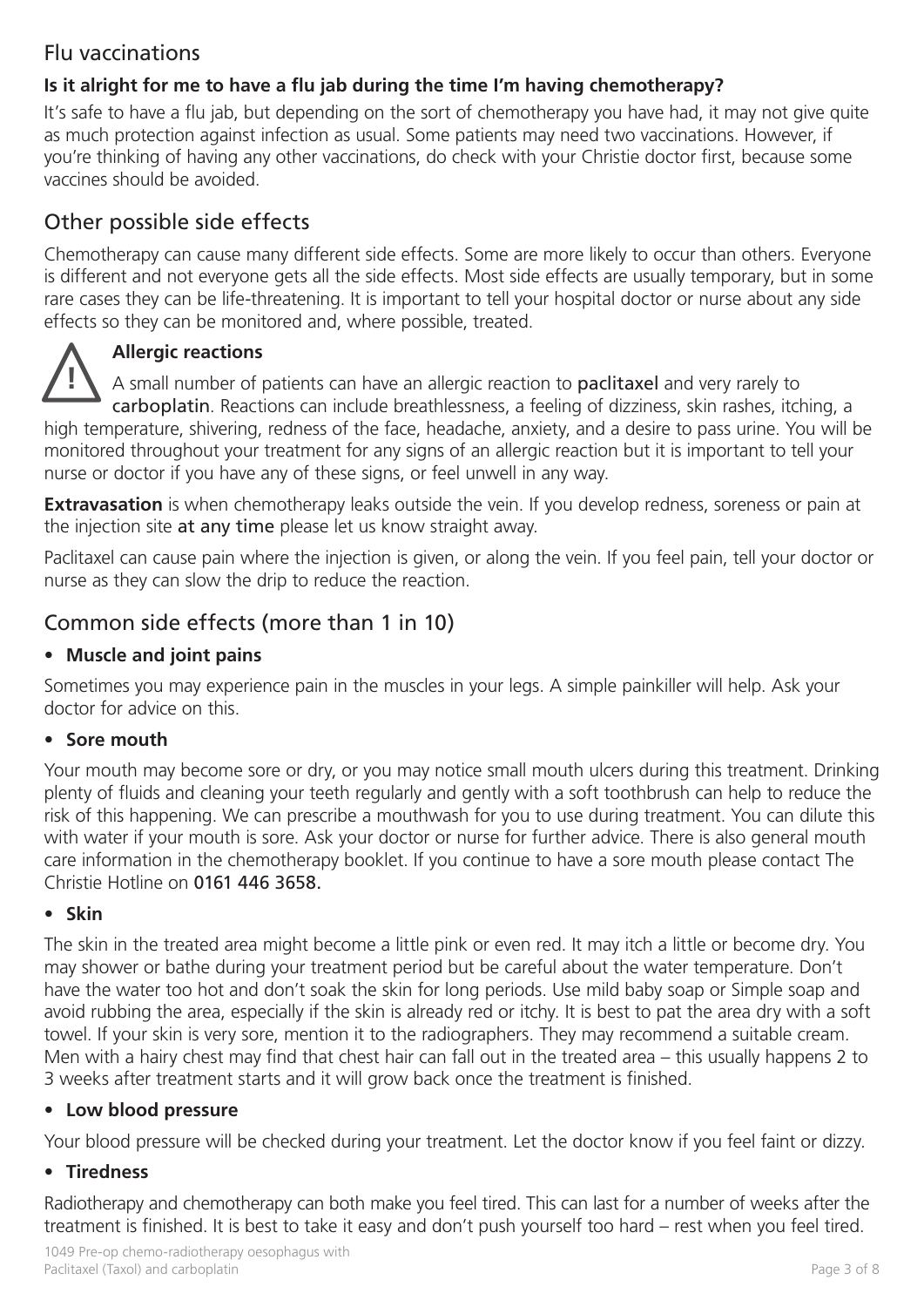#### • **Nausea and vomiting (sickness)**

Chemotherapy and radiotherapy can both make you feel nauseous, particularly if the lower part of your gullet is being treated with radiotherapy. We will give you anti-sickness drugs to take before and after the chemotherapy and your doctor or nurse clinician can prescribe additional tablets which you can take as needed. Ginger has natural anti-sickness properties and is available in different forms such as biscuits, tea and ginger ale. If you continue to feel or be sick, contact your GP or this hospital, because your antisickness medication may need to be changed or increased.

## • **Swallowing problems**

The lining of the gullet becomes irritated during the treatment. You may feel as if you have a lump in your throat when you swallow. In some cases this can be painful. Your Christie doctor or nurse clinician can prescribe soothing medicines such as liquid paracetamol or sucralfate to help you, so let us know as soon as swallowing becomes difficult. Cool drinks or ice cream and jellies might help and it is advisable not to take hot drinks or eat spicy food. You may need a soft or liquidised diet as a temporary measure. Ask your nurse for a copy of 'Advice about soft and liquidised food'. Occasionally – if you cannot swallow at all – a temporary feeding tube will need to be inserted. At first, you will have to stay in hospital as an inpatient for this and to establish your feeding pattern, but you may be allowed to go home with the feeding tube once you have had training on how to do this.

## • **Tinnitus and high frequency hearing loss**

You may develop tinnitus (ringing in the ears). This sensation should subside when your treatment finishes. High frequency hearing loss can also occur with this chemotherapy. This may be permanent.

# Uncommon side effects (less than 1 in 10)

## • **Kidney function**

Some chemotherapy such as carboplatin can affect your kidneys. It is important to monitor how your kidneys are working while you are having treatment. We do this by a blood test, but a more accurate assessment with a GFR can be arranged if there are concerns about your kidney function. It is important to drink plenty of fluids (at least 8 cups) the day before and for a few days after chemotherapy.

## • **Hair loss**

Hair loss is usually minimal. The hair may thin over your course of treatment. The time scale varies from person to person. Please remember that this is a temporary side effect and your hair will grow back when your treatment is completed. Very rarely, hair loss can be permanent.

The cancer information centre offers a coping with hair loss service to all patients where support, information and advice will be given. Drop in, contact 0161 446 8100 or email informationcentre@ christie.nhs.uk. Information about the wig service can also be found here and vouchers for wigs can also be obtained for eligible patients. The wig room provides a drop in service, please see The Christie leaflet 'The wig fitting service' for further information.

The Maggie's Centre runs a Talking Heads hair loss support workshop for anyone who is anticipating or experiencing hair loss (both men and women). These sessions cover the practicalities of hair loss as well as offering support with its emotional impact. Contact Maggie's on 0161 641 4848 or email manchester@ maggiescentres.org.

## • **Anaemia (low number of red blood cells)**

While having this treatment you may become anaemic. This may make you feel tired and breathless. Let your doctor or nurse know if these symptoms are a problem. You may need a blood transfusion.

# **Bruising or bleeding**

**!** This treatment can reduce the production of platelets which help the blood clot. Let your doctor know if you have any unexplained bruising or bleeding, such as nosebleeds, bloodspots or rashes on the skin, or bleeding gums. You may need a platelet transfusion.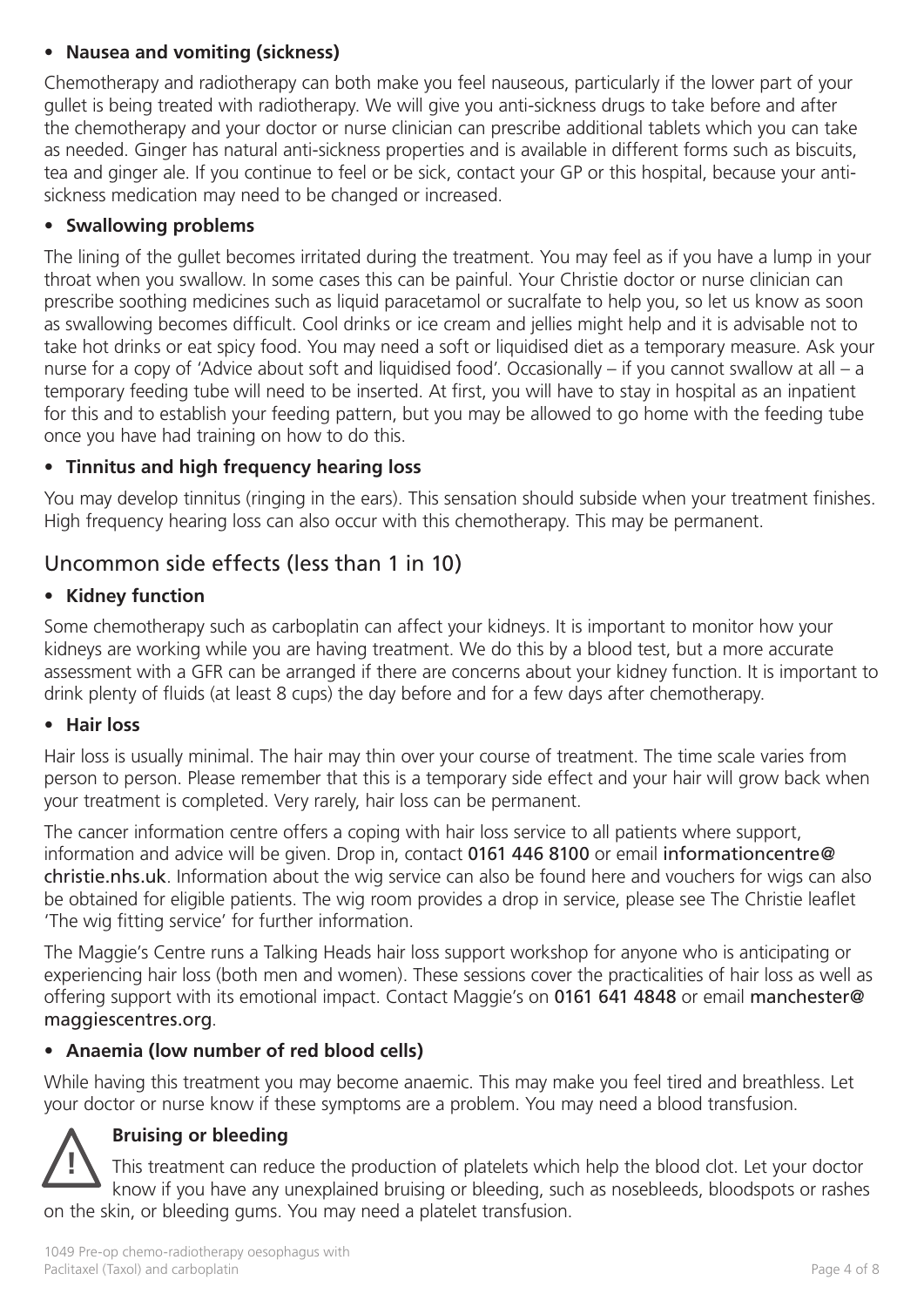## **Diarrhoea**

**!** If this becomes a problem while you are having treatment, anti-diarrhoea tablets can be bought from a pharmacy or prescribed by your GP for a temporary period until this is resolved. If the problem persists contact this hospital. If you develop severe diarrhoea it is important to contact The Christie straight away as this may be a sign of a serious infection. Don't delay!

#### • **Constipation**

You may become constipated during this treatment. Try to drink plenty of fluids and eat foods high in fibre. Tell your doctor who may prescribe a suitable laxative. Ask the staff for a copy of Eating: help yourself which has useful ideas about diet when you are having treatment.

#### • **Changes in heart rate**

Paclitaxel can sometimes cause a temporary slowing of the heart rate known as bradycardia. This usually does not cause any harm.

#### • **Liver function**

Your liver function may be temporarily affected. Paclitaxel may cause changes in the way that your liver works. Before each treatment your liver function will be reviewed.

#### • **Abdominal pain**

This may start a few days after finishing chemotherapy and may last for a few days. Please contact the hospital if this happens. Your doctor can prescribe painkillers if appropriate.

#### • **Change of taste**

You may notice that food tastes different. Normal taste usually comes back after treatment finishes.

#### • **Nail changes**

May cause nail changes and discolouration of the nail bed. These changes should be temporary and the condition of your nails should improve when treatment finishes.

#### • **Cough**

Sometimes you might start to cough and bring up phlegm (spit) during the course of treatment. Let your Christie doctor, nurse clinician, or GP know if you find this troublesome or the phlegm becomes discoloured.

#### • **Tingling and numbness in the fingers or toes**

This is due to the effect of the chemotherapy on the nerves and is known as peripheral neuropathy. You may also notice that you have difficulty doing up buttons or similar tasks. Tell your doctor if you notice any numbness or tingling in your hands or feet. This usually improves a few months after treatment has finished although this may be permanent.

## Other medicines

Some medicines can be harmful to take when you are having chemotherapy. Let your doctor know about any medications you are taking, including non-prescribed medicines such as complementary therapies and herbal remedies.

# Serious and potentially life threatening side effects

In a small proportion of patients chemotherapy can result in very severe side effects which may rarely result in death. The team caring for you will discuss the risk of these side effects with you.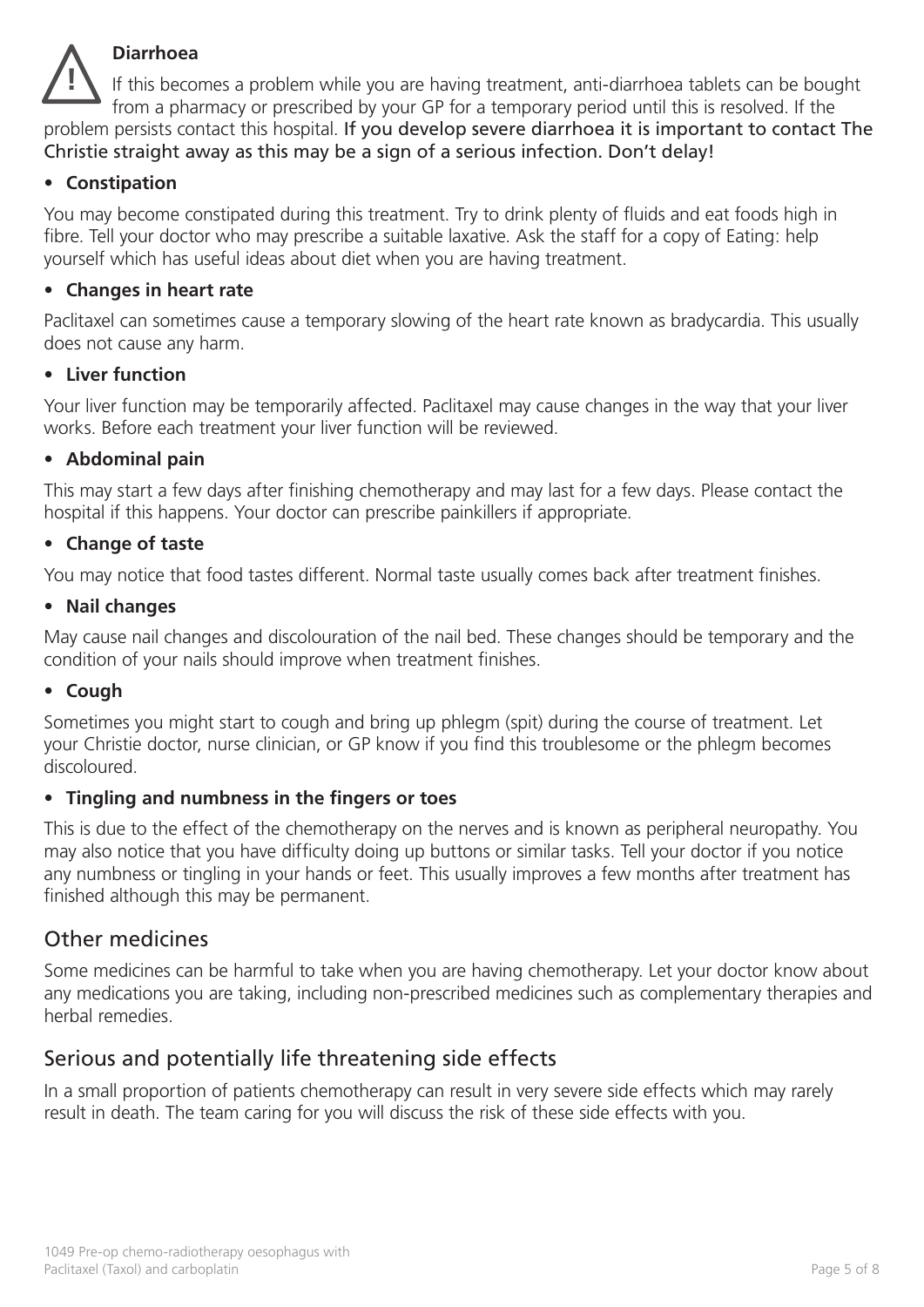# Sex, contraception and fertility

**Protecting your partner and contraception:** We recommend that you or your partner use a condom during sexual intercourse while you are having the course of chemotherapy. Chemotherapy is dangerous to unborn babies and this will also protect you and your partner from any chemotherapy drugs that may be present in semen and in the vagina. If you suspect that you may be pregnant please tell your doctor immediately.

Fertility: This chemotherapy may affect your ability to have children. Your doctor or nurse should have discussed this with you. If not, please ask them before you start treatment.

#### **For female patients only:**

**Loss of periods:** Due to the effect of chemotherapy on the ovaries, you may find that your periods become irregular or stop. This is more likely in women over the age of 40 when most women will notice some change in their periods. It is less common in women under the age of 40 but does still happen and can result in significant menopausal symptoms (see section below). Even if your periods stop completely during chemotherapy your periods may come back several years later. This means that you may be able to become pregnant even many years after chemotherapy. It is very important to use contraception if you don't want to get pregnant.

**Menopausal symptoms:** When the ovaries stop working due to chemotherapy or during a natural menopause most women experience symptoms such as hot flushes, sweats (night and day) and vaginal dryness. These hormonal changes can make the vagina feel as though it has shrunk and become less easy to stretch. This is called vaginal atrophy and can result in discomfort, pain on sexual intercourse, itching and recurrent urine infections. If your ovaries don't start to work again the vaginal symptoms can be permanent, although the flushes and sweats tend to reduce and stop over a small number of years. Some women who have already gone through menopause may notice their symptoms worsening for a time after chemotherapy.

The vaginal symptoms can start early and the longer they are left the harder they can be to treat. Please contact your specialist nurse either in clinic or by phone when the symptoms first develop if you would like help. Symptoms can be managed in several ways including gels, essential oil pessaries and sometimes local oestrogen replacement. You may also find it helpful to request the booklet 'Menopausal symptoms and breast cancer' by Breast Cancer Now (either from your specialist nurse, the information centre at The Christie, or online).

# Late side effects of radiotherapy

## • **Narrowing of the gullet:**

Scarring caused by the radiotherapy might cause a narrowing in the gullet. Sometimes you will need a minor procedure to stretch the gullet or, very rarely, surgery. But this does not necessarily mean that your cancer has come back.

#### • **Breathlessness**

Radiotherapy may leave the lungs with some scarring (fibrosis). Although every effort is made to minimise the radiation dose to lungs, sometimes you might notice a slight increase in shortness of breath. If this becomes a problem, make an appointment with your Christie doctor or GP as sometimes medicine or breathing exercises might help.

#### • **Chest or rib pain**

Rarely, radiotherapy can cause inflammation of the ribs leading to thinning of the bones. It is possible that a rib can break particularly after a bout of coughing or mild injury.

## • **Spinal cord damage**

Radiotherapy may in extremely rare cases lead to injury to the spinal cord which can cause permanent difficulties in walking and loss of sensation in the lower body. Every effort is made to plan your treatment carefully so as to avoid this problem.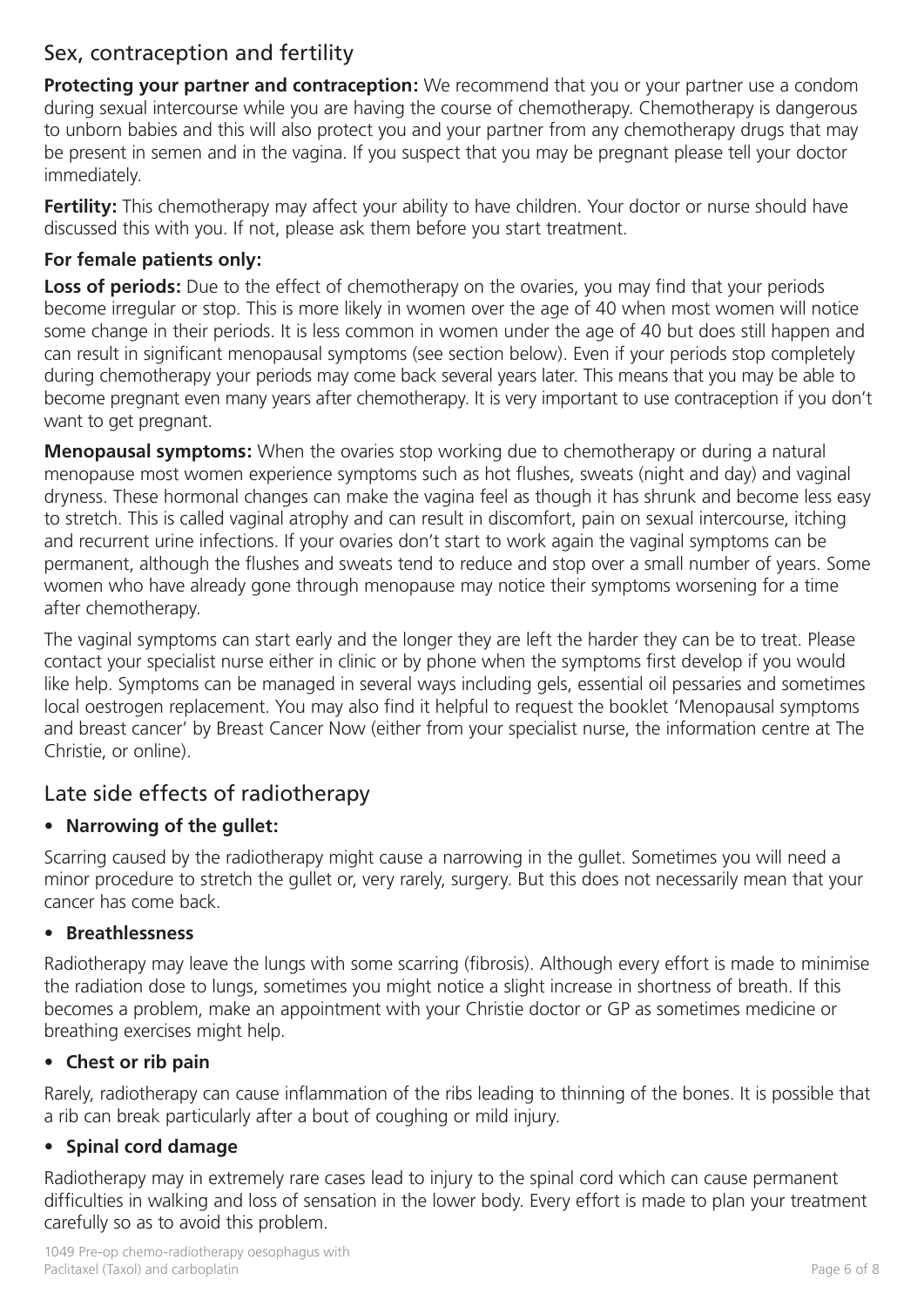# Late side effects of chemotherapy

Some side effects may become evident only after a number of years. In reaching any decision with you about treatment, the potential benefit you receive from treatment will be weighed against the risks of serious long term side effects to the heart, lungs, kidneys and bone marrow. With some drugs there is also a small but definite risk of developing another cancer. If any of these problems specifically applies to you, the doctor will discuss these with you and note this on your consent form.

#### • **Tingling and numbness in the fingers or toes:** this may become permanent.

In reaching any decision with you about treatment, the potential benefit you receive from treatment will be weighed against the risks of serious long term side effects to the heart, lungs, kidneys and bone marrow. With some drugs there is also a small but definite risk of an increased chance of developing another cancer. If any of these problems specifically applies to you, the doctor will discuss these with you and note this on your consent form.

# What can you do to help yourself?

It is very important that you try to keep your weight stable before and during the treatment. Try to eat small frequent meals or snacks throughout the day. Ask the radiotherapy or nursing staff for a copy of 'Eating – help yourself' which has detailed information about coping with problems such as difficulty in swallowing, nausea and lack of appetite.

You may need nutritional supplements if you are losing weight or you are not eating very well. They are available on prescription from your doctor. Ask for a copy of the booklet 'Nutritional supplements' for ideas. If you have any questions you can contact the dietetic department for general advice on 0161 446 3729.

Take things easy whilst you are having treatment. Don't push yourself too hard – it only means that your body needs extra time to recover later.

# Support groups and information

Oesophageal Patients Association Tel: 0121 704 9860 www.opa.org.uk

Macmillan Cancer Support Tel: 0808 808 00 00 (for information about cancer) www.macmillan.org.uk

Cancer information centre Tel: 0161 446 8100

We hope that this information will help you to understand your proposed treatment. If you have any questions please contact:

#### **Clinical nurse specialists:**

| Vikki Owen-Holt         | 0161 918 7368 |
|-------------------------|---------------|
| <b>Esther McQueenie</b> | 0161 956 1073 |
| Sarah Tillott           | 0161 956 1073 |

## **Consultant clinical oncologists:**

| Dr Hamid Sheikh                   |  | 0161 446 3223 |
|-----------------------------------|--|---------------|
| Lubna Bhatt                       |  | 0161 446 8580 |
| Ganesh Radhakrishna 0161 446 3820 |  |               |